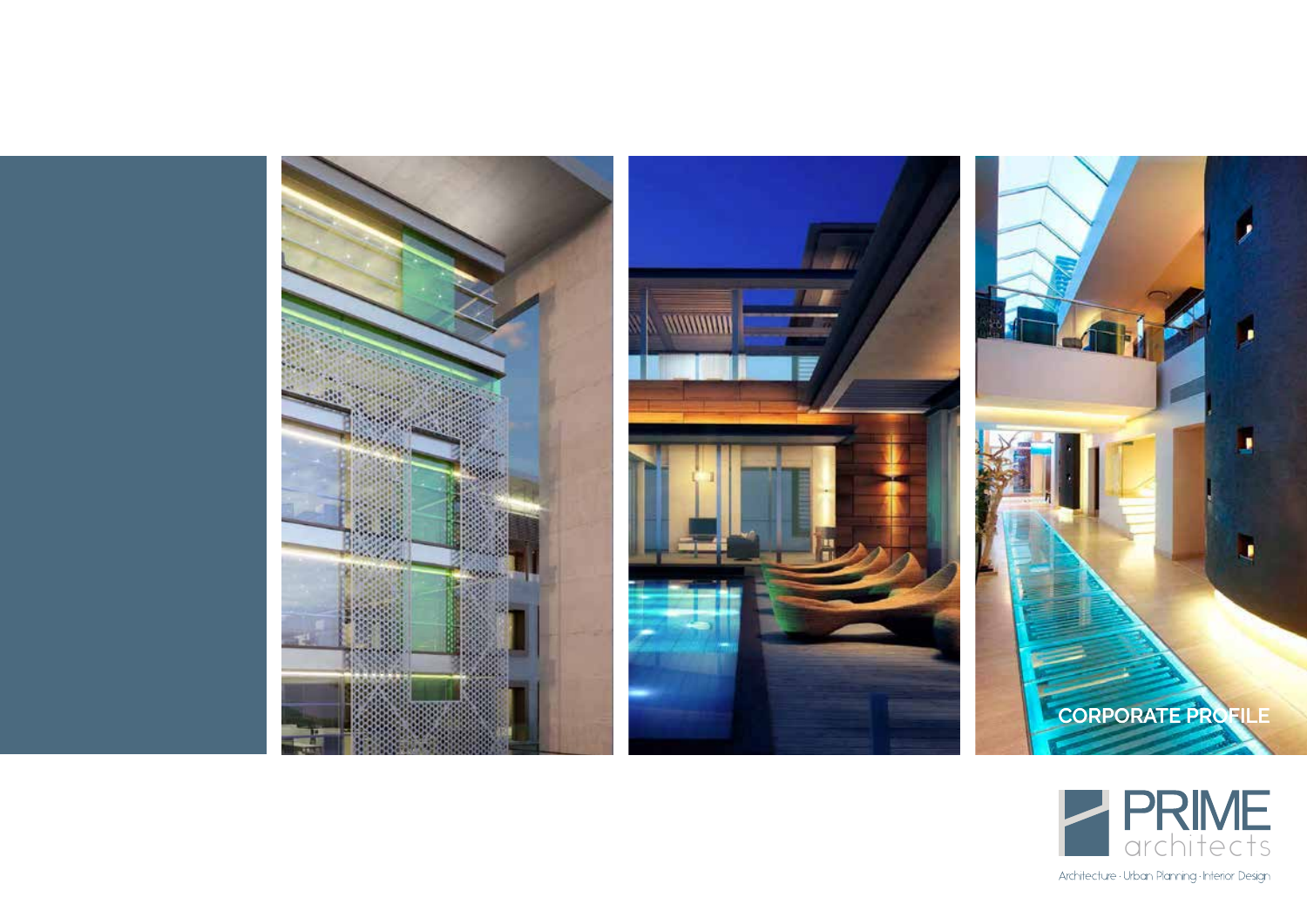## **WELCOME**

rawing from 3 decades' worth of creative and innovative designs, the establishment<br>of Prime Architects brings a stirring new spirit to the legacy of its founders' already<br>vast design experience. Building upon our existing of Prime Architects brings a stirring new spirit to the legacy of its founders' already vast design experience. Building upon our existing reputation for creating intuitive and exciting design ideas, we offer a multi-disciplined design solution to our Clients' vision, focusing on delivering high – quality and inspirational projects.

Architecture, Interior Design and Master Planning are the core focus areas of our practice. We pride ourselves on the passion expressed in the design of fresh and original ideas, whatever the nature or size of the project, always striving for design excellence and innovation.

We remain committed in focusing on and aligning with changing industry trends, firmly believing in Design as a truly collaborative process, constantly evolving and changing, always striving for a leading-edge and functional design product.

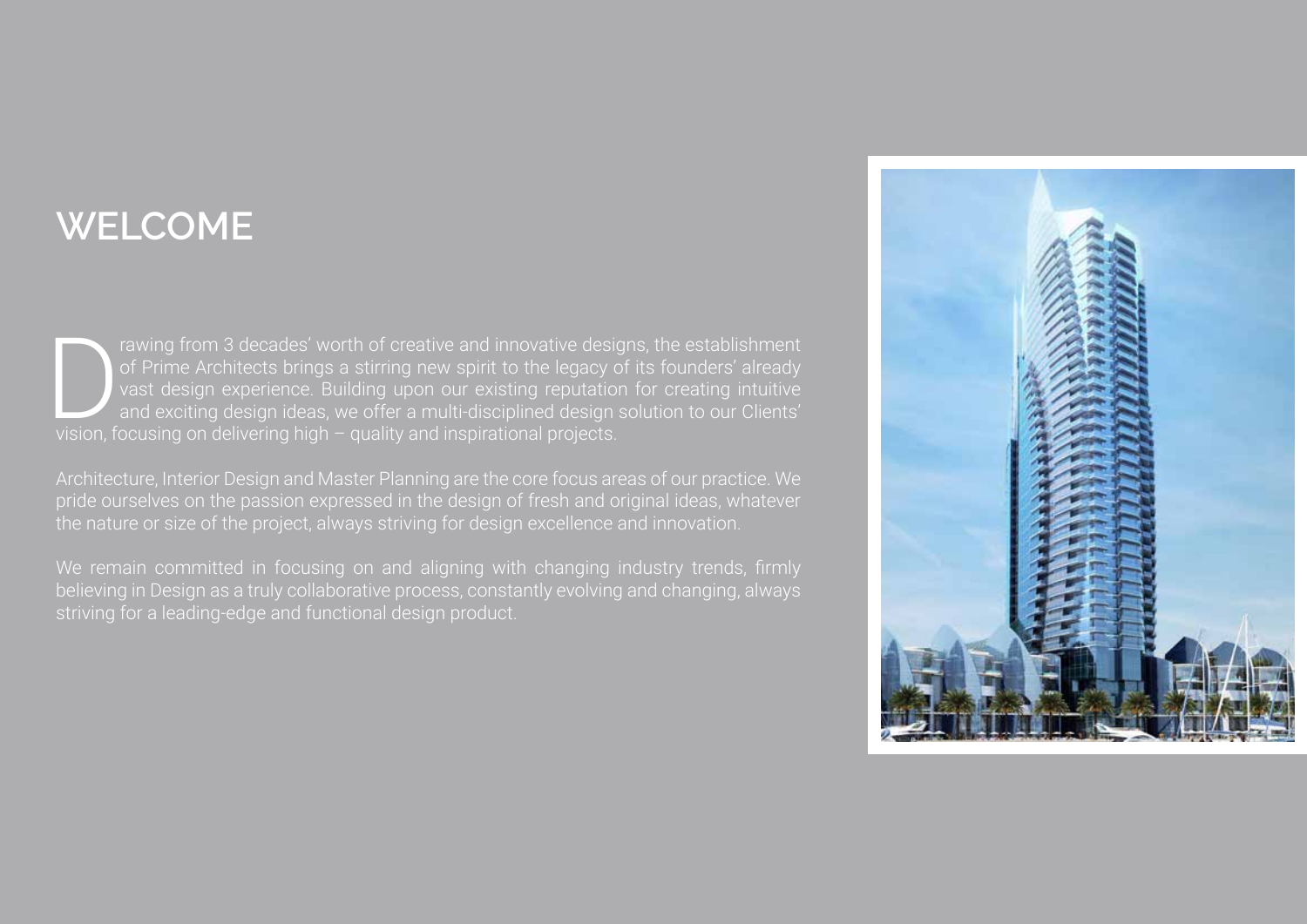

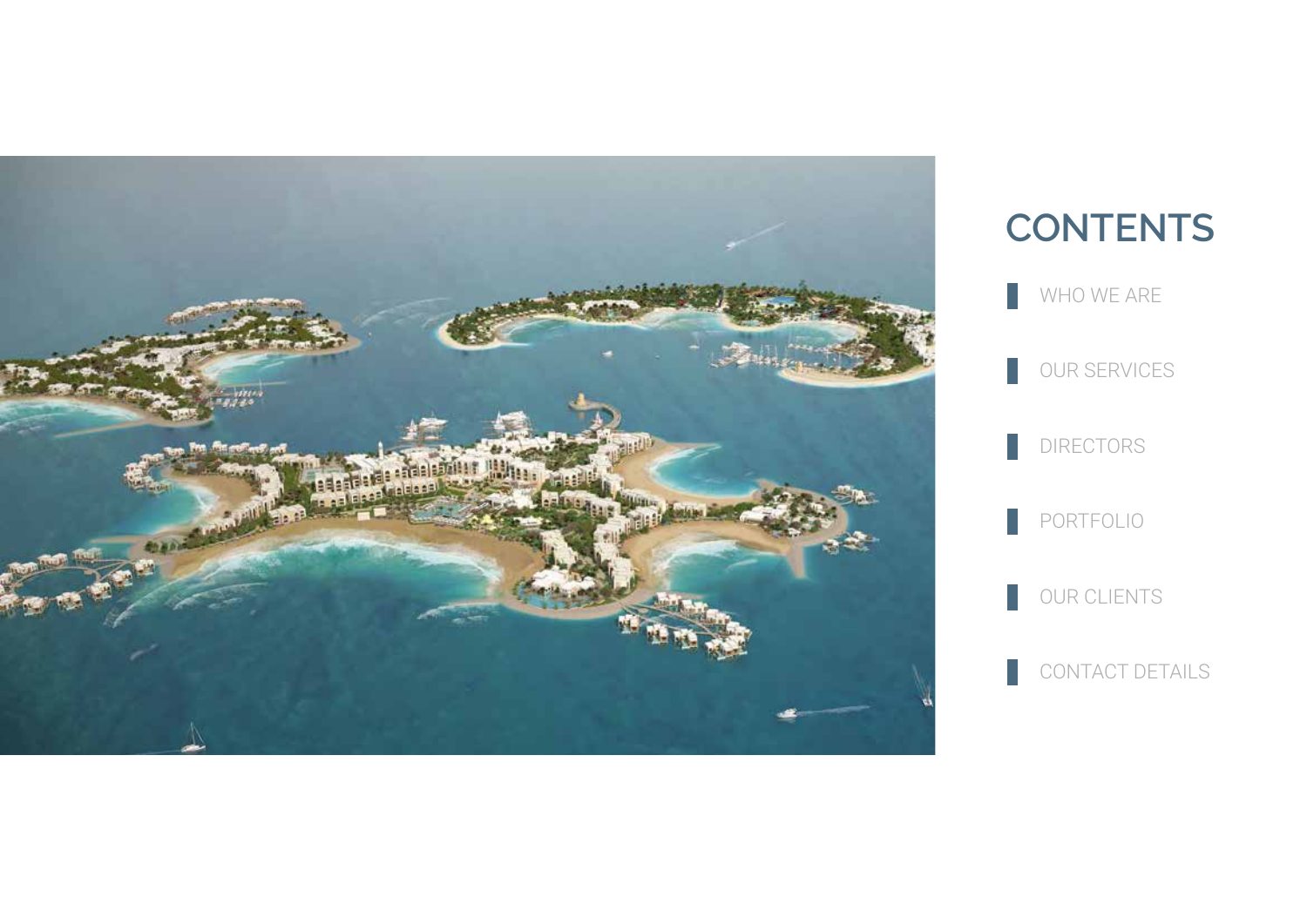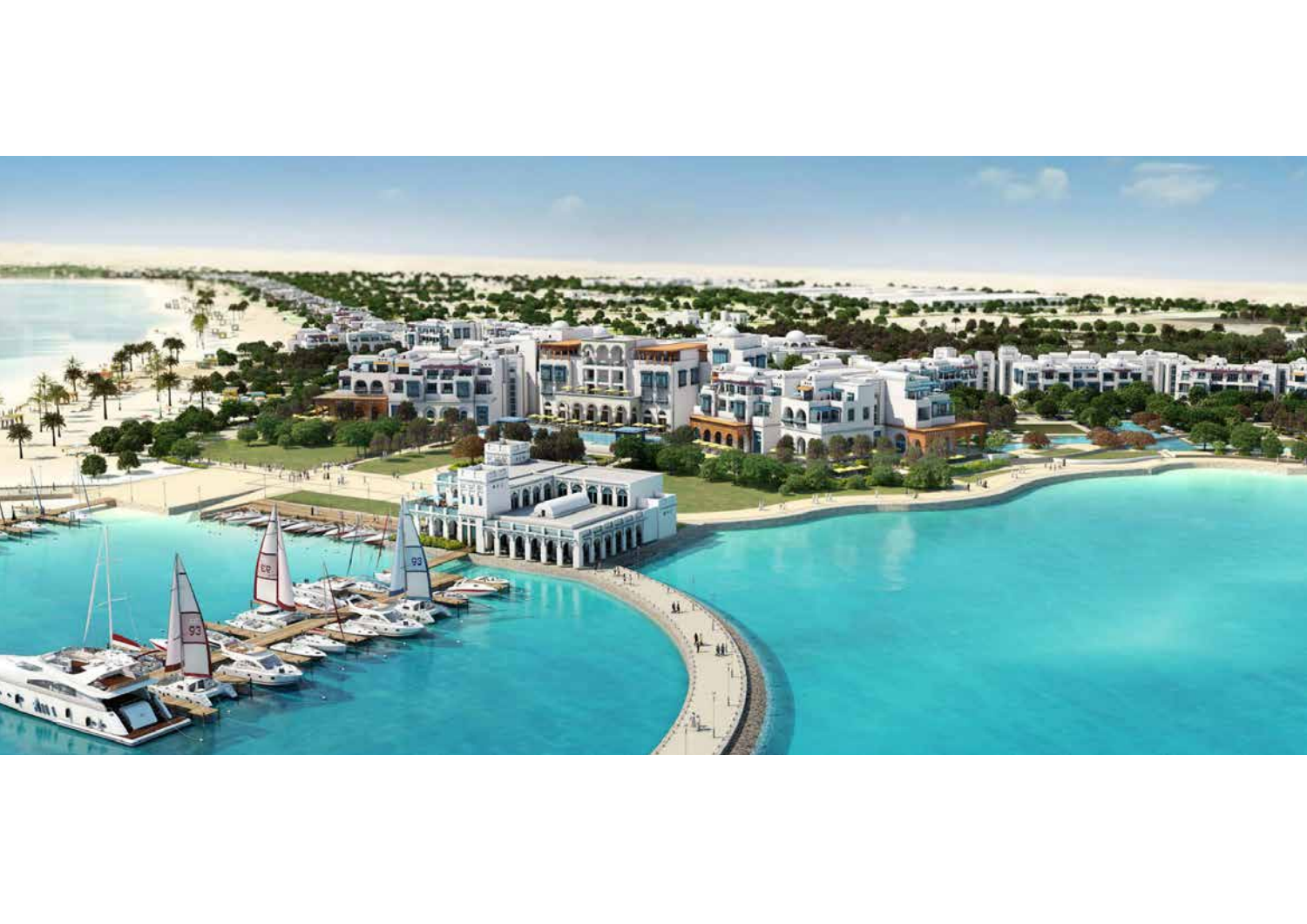

# **WHO WE ARE**

Howard Dembo and Willem Pretorius are the creative Design team of Prime Architects.

Their 20-year collaboration on a variety of projects ranging from International 5-star Resort projects, city Master Plans, Casinos and Mixed-use developments to Residential developments, results in a fully intuitive and perceptive Design process.

The art of Design is a passion for both, which is evident in their respective portfolios, with the creation of dynamic and exciting design solutions as the prime consideration in bringing Clients' visions to fruition.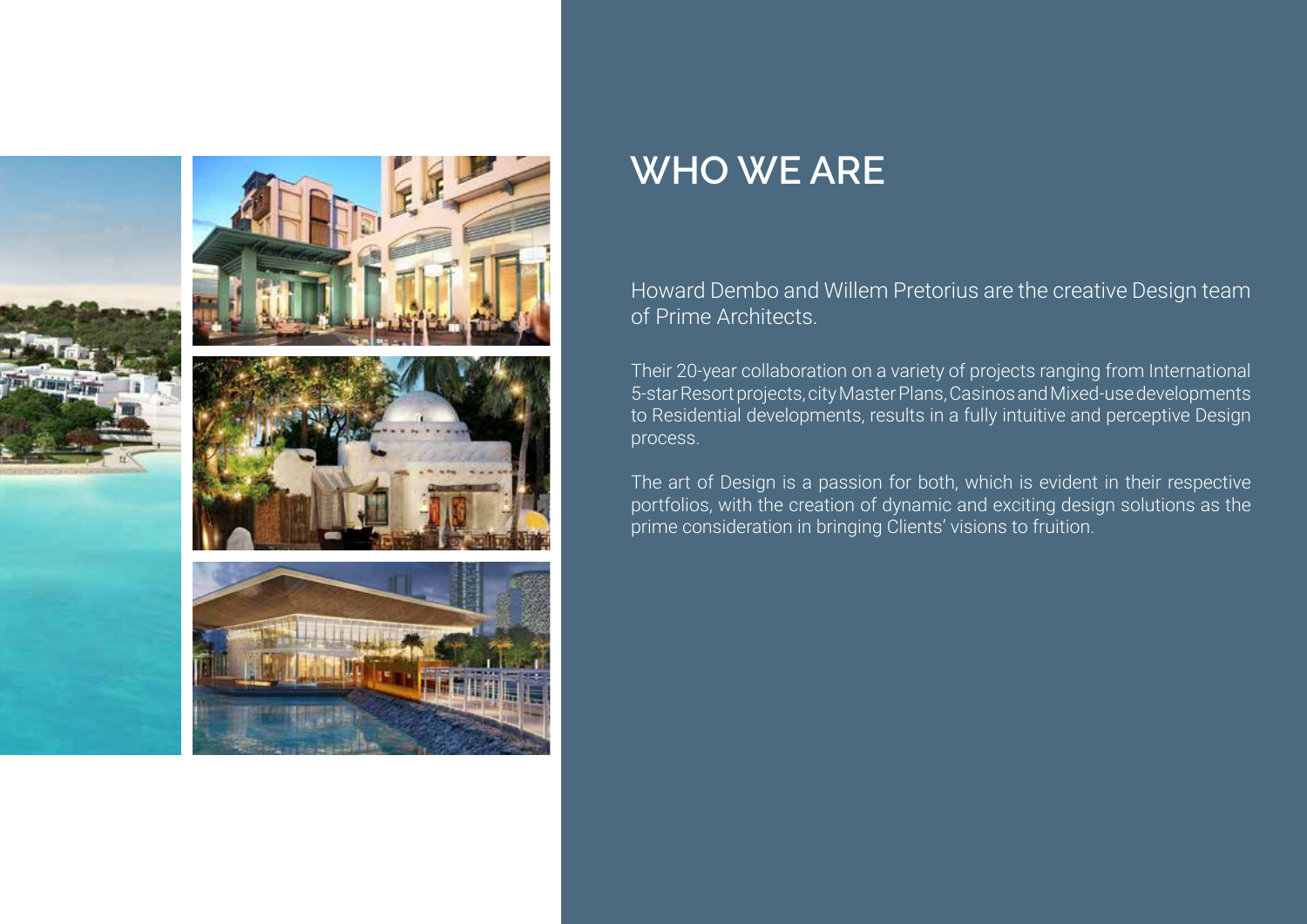## **OUR SERVICES**

#### Master Planning

Master Planning involves a journey to the future, charting a course between the present and some intended destination or visualization. It is a process of compromise and collaboration in support of a valued and collective goal. The Directors of Prime Architects pride themselves on their ability to create exciting Master visions for their Clients, no matter what the scale. Project experience includes urban re-development projects, Districts, Islands, Mixed-use schemes, golf course and Marina Developments.

#### Interior Design

From the Project inception, vision and Concept through to detail design and selection of Finishes, FF&E & Décor items, Prime Architects strive to create unique and memorable Interior spaces. Architecture and Interiors impact and influence one another, and Prime Architects' ability to cohesively consider and apply both principles to any particular project ensures that the end result provides a fully integrated design solution, tailored to respond to the brief, budget, function and social environment.

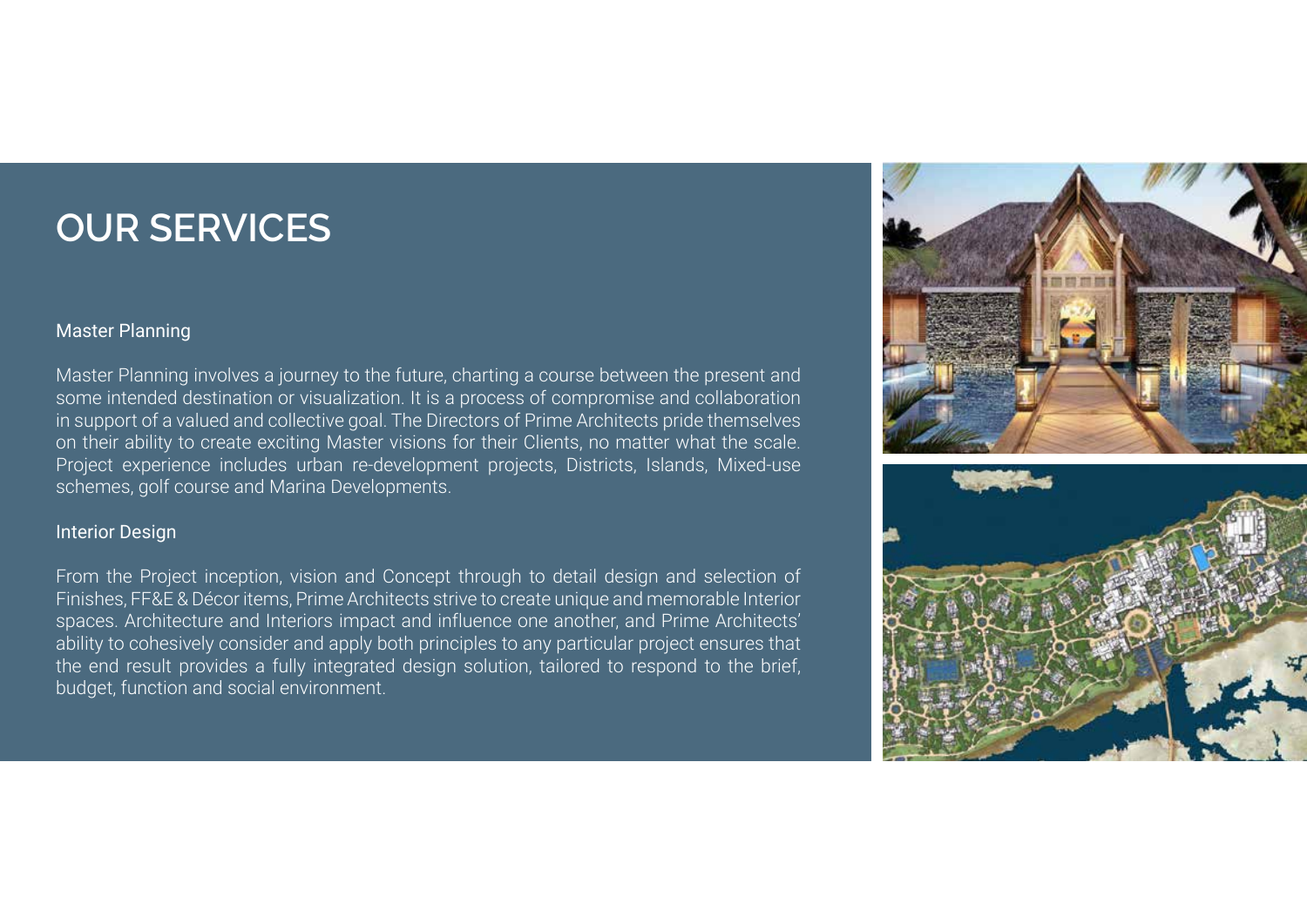

#### **Architecture**

With Architecture as our prime focus, we create sensitive and practical design solutions, tailor-made to our Client's needs. Approaching each project on an individual basis, with the ability to integrate and visualize the Interiors and Landscape design principles to form a cohesive whole, Prime Architects strives to achieve an aesthetically unique and innovative design solution.

With the Directors' vast Architectural experience, spanning more than two decades, their portfolio of Works stretches across a wide range of Architectural projects, both locally and Internationally. Architectural project experience includes Hospitality and Entertainment developments, Residential, Mixed-use, Commercial and Retail developments.

#### Graphic Design

Fundamental to any Design disciple, is the Designer's ability to convey his or her ideas to the end user, in a manner that puts them in a class of their own. At Prime Architects, new and innovative ways of presentations are constantly being developed and refined, ensuring realistic and accurate design visualization. Further to superior presentation skills on offer, Prime Architects also offer services ranging from Corporate Identity Development to Signage Design as part of an innovative and high-end product solution.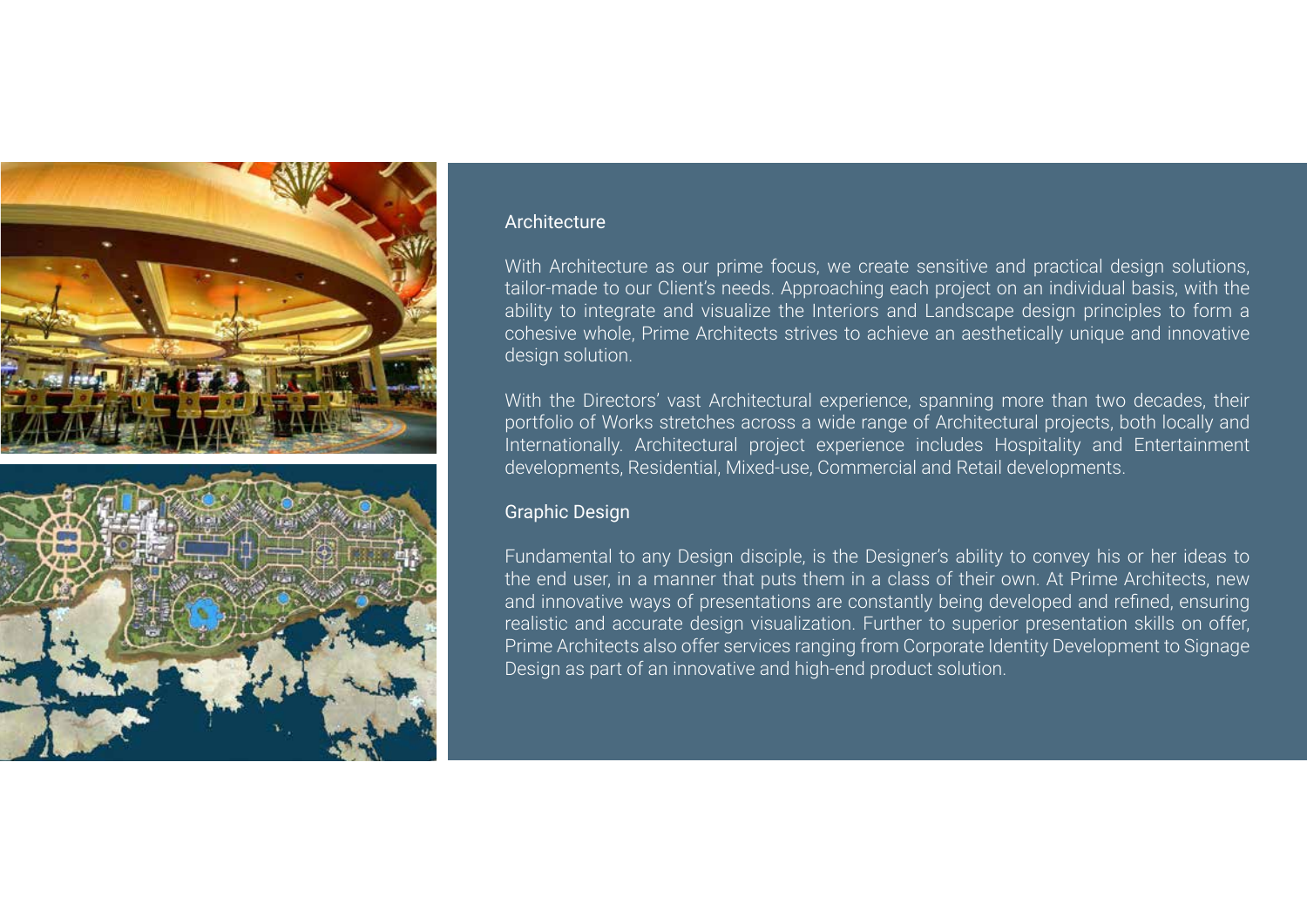### **WILLEM PRETOIUS**

Pr Arch MIArch B. Arch (UFS) **Director** 

#### **Education:**

Bachelor of Architecture University of the Free State, Bloemfontein, South Africa

#### **Contact details:**

C: 0835560805 F: 086 609 6273 E: w.pretorius@primearchitects.co.za

#### **Professional Affiliations:**

South African Council of Architects South African Institute of Architects

#### **Employment History**

A.L.A. Architects (1995-1998) Northpoint Architects (1998-2000) M.W.L.F. Architects (2000-2002) Northpoint Architects (2002-2016) H.E.C., Doha, Qatar (2016-2017) Prime Architects (2017 - )







Before establishing Prime Architects in 2017 with co-founder Howard Dembo, Willem headed up the Architectural Design Department at H.E.C., a multidisciplinary Design firm based in Doha, Qatar. He relocated to Qatar and filled this position from January 2016 to May 2017. He was responsible for the design for a variety of prominent projects both locally and abroad, including a Waldorf Astoria Resort development in the Maldives and various VIP Palace Interior schemes. Prior to H.E.C. Willem spent 16 years as employee at Northpoint Architects, based in Bryanston, where he became a Director at the beginning of 2009. During his tenure at Northpoint he was directly responsible for the design of a wide range of projects ranging from Casinos, resorts and hotel projects to large scale mixed-use Master Plans.

Earlier on in his professional career Willem gained extensive Residential and Commercial design experience working for well – known Architectural Design Firms such as MWLF and A.L.A. Architects. Willem Pretorius has been in his field for the last 24 years and during this period he was Lead Architect on a large portfolio of work, such as:

#### **Waldorf Astoria Resort, Maldives - 2016 – 2017**

Master Plan and Concept Design of a 137-key luxury 5-star beach resort for the Hilton Hotel group, boasting 9 Food & Beverage offerings, a wellness center and a variety of Guest Facilities

#### **Lusail Palace - 2017**

An Interior Design scheme for a VIP Client in Doha, Qatar

#### **Ballyclare Office Park - 2015**

The development of a Contemporary office park development on a prominent

#### **Rabat Corniche, Morocco - 2007**

A Master plan presentation to the Client EMAAR, to create a vibrant beachfront precinct along a 11,5 km stretch of Coast line, containing a mixture of Tourist, Residential, Business and Leisure precincts.

#### **Ta Seti, Aswan, Egypt - 2005**

This "Jewel of the Nile" project aimed to redefine the position of Aswan as a destination for Tourism, comprising a wide compliment of facilities, including a 5 star hotel, private Villas, Luxury Spa and Conference facilities.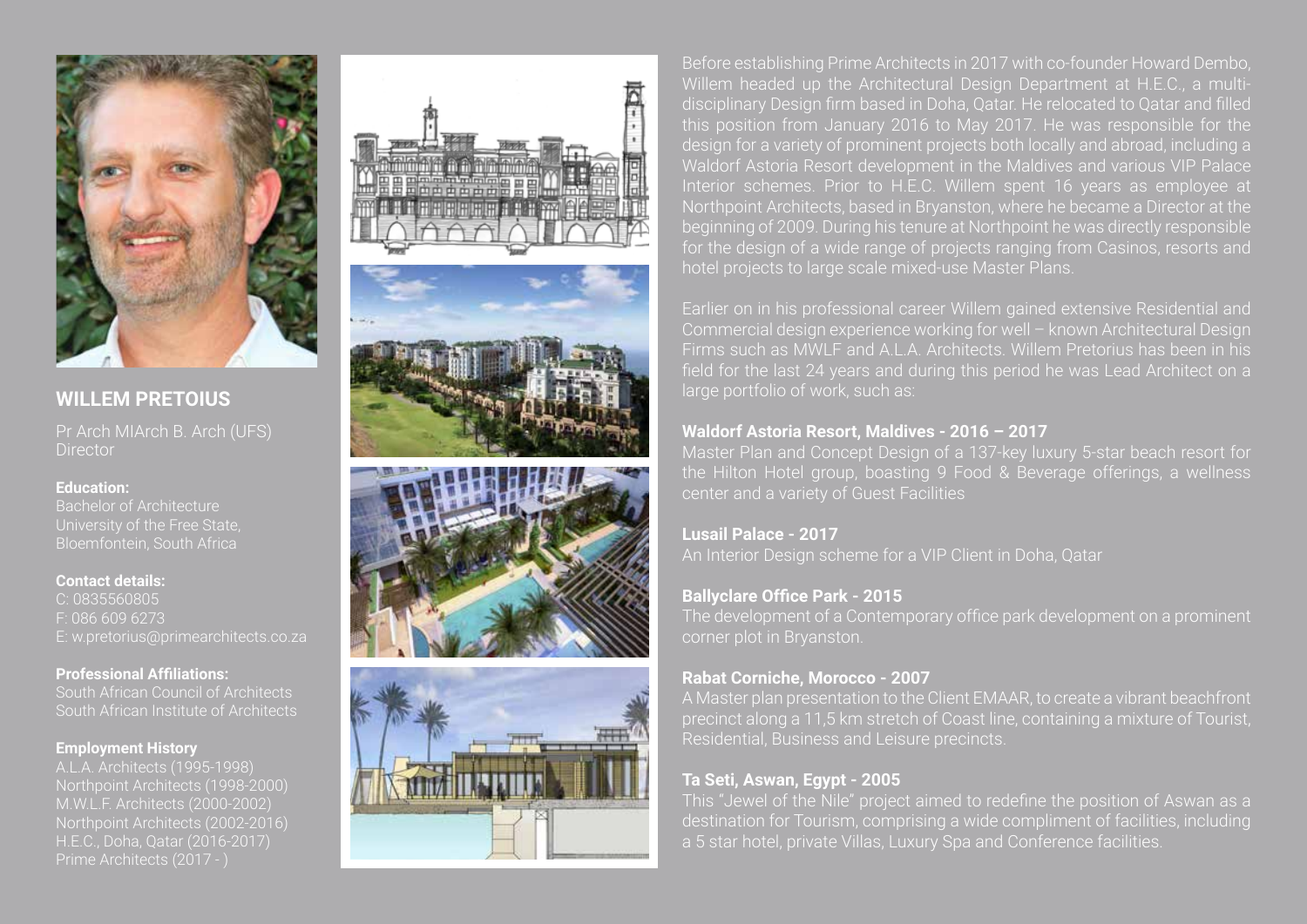#### **Al Houara Beach Resort, Tangiers, Morocco - 2012**

Apartments, Luxury Spa and Conference facilities

#### **Boardwalk Hotel, Casino & Entertainment Centre, Port Elizabeth, EC - 2008**

A Sun International development comprising various Hotels, specialty Restaurants, retail and entertainment areas

#### **Windmill Lodge and Casino, Bloemfontein, Free State - 2006**

A 4-Star Hotel offering 80 Luxuriously appointed rooms and suits, forming part of the Sun International Windmill Casino Complex

#### **The Square, Muscat, Oman - 2009**

Conceptual design for a world Class Mixed use real estate development comprising a 160-key 4-star Hotel, 75 Furnished Apartments, Commercial space and specialty Retail

#### **Uptown Muscat, mixed use development. Muscat, Oman - 2009**

A destination lifestyle real estate development comprising of luxury Hotels,

#### **Banana Island Resort, Doha Qatar - 2011**

This development called for a low-key, luxury resort retreat including a small exclusive boutique Hotel, Villas, Beach Club, Dive Centre and relaxation areas

#### **Sumaysimah Shoreline Development, Sumaysimah, Qatar - 2012**

called for the design of 5 Luxury Hotels, a water park, a souk, a marina, commercial zones and other Tourist facilities.

#### **Eastern Mangroves, Abu Dhabi, U.A.E. - 2009**

An Anantara Hotel development consisting of a 105-key luxury Hotel, a and a Retail component.

#### **Sumaysimah Island Palace, Qatar - 2013** Private Palace for the Emir of Qatar

#### **Lusail Island Development - 2015**

A mixed use development comprising of 4 islands, consisting of 3 luxury Hotels, on- land and over-water villas, a water park, marinas and a presidential **Compound** 

#### **2-Rivers Safari Lodge, Tanzania - 2009**

Conceptual design for a luxury and exclusive Safari Lodge

#### **Cod Father Hotel, Johannesburg, South Africa - 2011**

Conceptual design for a contemporary urban Hotel in Sandton

#### **Istinye Hotel, Istanbul, Turkey - 2015**

Set amongst a steep incline, the design of this 5-star Hotel included 250 keys, penthouses, furnished apartments, villas, a school and entertainment areas.

#### **Rotana Hotel, Saadiyat Island, Abu Dhabi, U.A.E.- 2008**

A 350-key exclusive 5-star Hotel, beach Villas, Wellness center and Conference venue

#### **Mkuze Airport, Kwazulu Natal, South Africa - 2014**

Master plan and concept Design of a mixed-use development including a new International Airport hub, 5-star hotel, furnished apartments, offices, retail, entertainment and residential units

#### **Al Doha Grand Park - 2011**

This public park, set in Doha's arid climate sought to create a family recreational the region. Facilities include a 5-star Hotel, Heritage center, wildlife sanctuary, villas, technology center and transportation stations.

#### **Al Rayyan Hotel, Doha, Qatar - 2012**

This 5-star Hotel development offers 200 keys, conference facilities, a wellness center, specialty restaurants, as well as housing a local TV Broadcasting Station.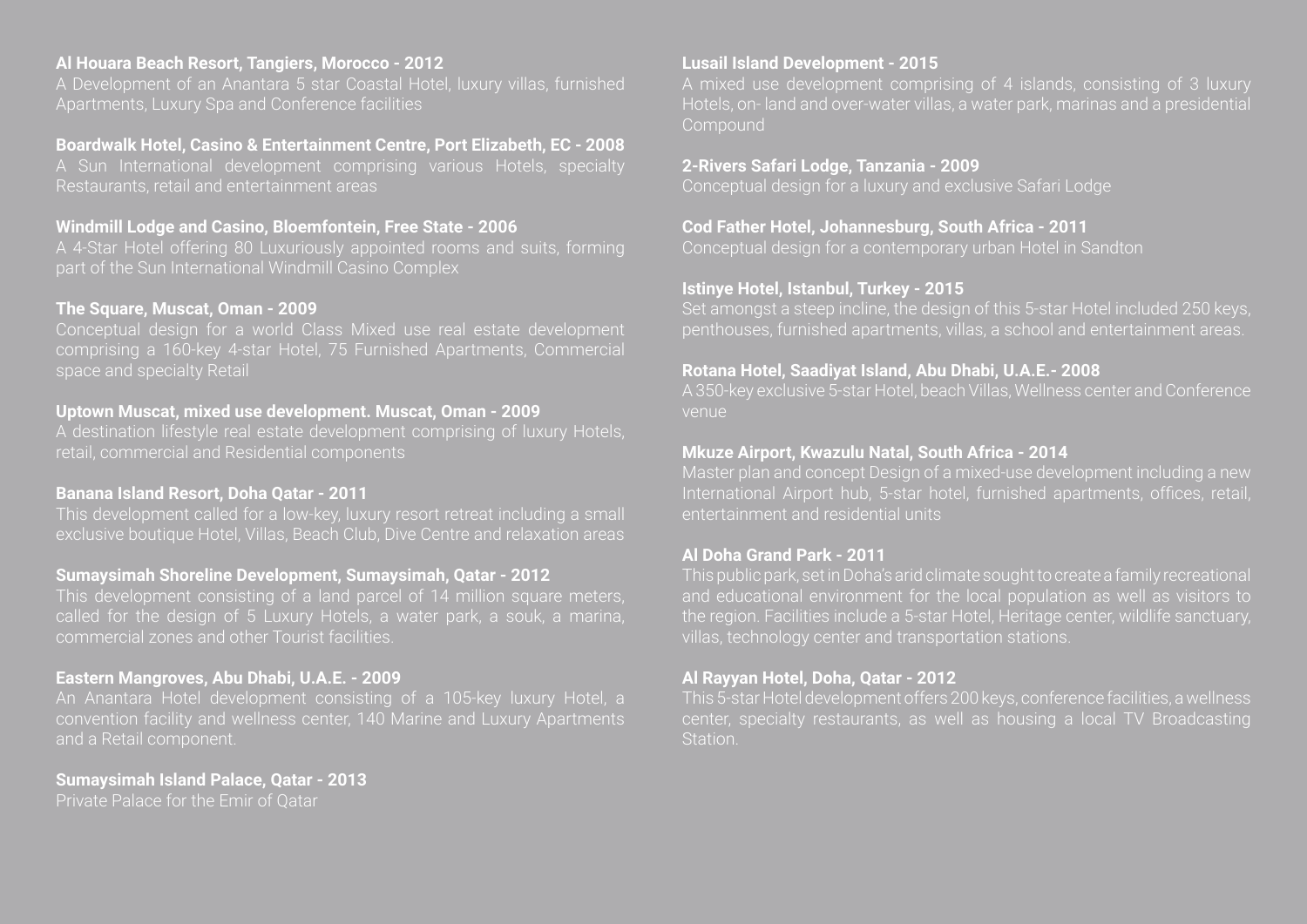### **HOWARD DEMBO**

Pr Arch MIArch B. Arch (UFS) **Director** 

#### **Education:**

Bachelor of Architecture University of the Witwatersrand, Johannesburg, South Africa

#### **Contact details:**

C: 082 882 7228 F: 086 609 6480 E: h.dembo@primearchitects.co.za

**Professional Affiliations:** South African Council of Architects (Reg No.6931) South African Institute of Architects

#### **Employment History**

2017 Prime Architects (Pty) Ltd 2009 - 2016 Northpoint (Pty) Ltd







Howard Dembo has had vast experience in the field of Architecture and Interior Design. He is an accomplished designer and Project Architect who has managed extremely large projects from inception, through technical documentation and supervision to handover.

After qualifying from Wits University in 1995, he joined MLH and Partners where he worked on prestigious Hotel Resorts, Game Lodges and Golf Course Estates. Approximately Three years later, MLH merged with Northpoint Pty Ltd in 1998. At Northpoint, Howard broadened his horizons by becoming the Lead Architect on a multitude of projects, including prominent Casino Developments, International and Local Hotel Resorts and Mixed-use Developments. His career continued to soar as he grew through the ranks, first becoming an Associate Partner in 2004 and then being promoted to Director in 2009.

Howard relocated to Doha-Qatar in January 2016 to head up the Architecture Design Department of H.E.C. , an International multi-disciplinary Design Firm. Here he continued to work on prestigious projects which included the prominent Waldorf Astoria Hotel Resort development in the Maldives and a multitude of VIP Palace Interior Schemes as well as various other mixed-use Projects in Doha. The idea of Prime Architects was born in May 2017 when Howard Dembo and Willem Pretorius joined forces to establish a new and exciting Architectural Company.

#### **Key Projects**

#### **Waldorf Astoria Resort, Maldives 2016 – 2017**

Master Plan and Concept Design of a 137-key luxury 5-star beach resort for the Hilton Hotel group, boasting 9 Food & Beverage offerings, a wellness centre and a variety of Guest Facilities

#### **World Islands Resort Development, Lusail, Qatar 2015 – 2016**

A mixed use development comprising of 4 islands, consisting of 3 luxury Hotels, on- land and over-water villas, a water park, marinas and a presidential **Compound** 

#### **Doha Marine Ferry Terminal, Doha, Qatar 2016**

A contemporary terminal building for guests arriving and departing from and to cruise liners in the new Doha Port.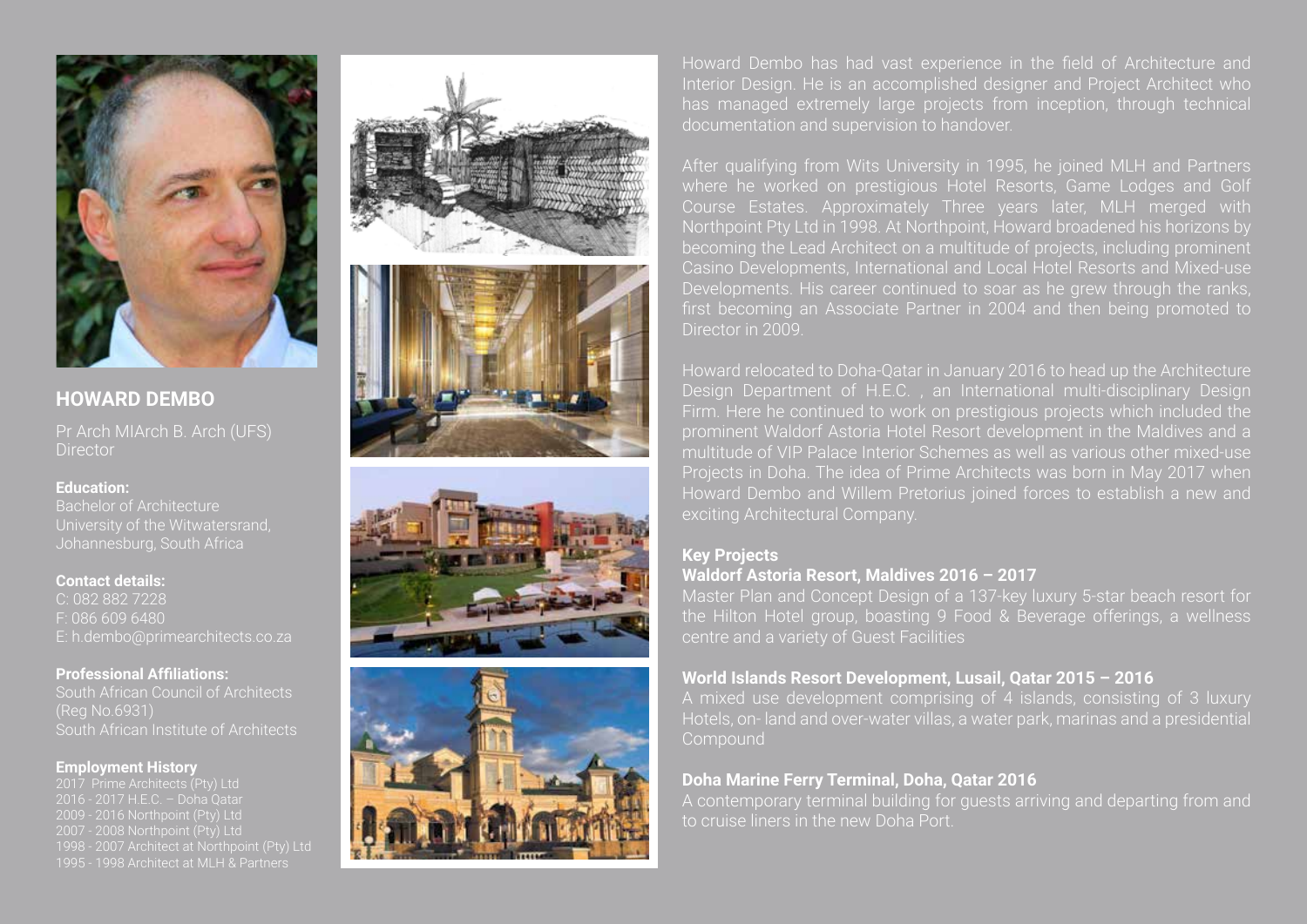#### **Salwa Beach Road Hotel Resort, Doha, Qatar 2016**

A Hotel Resort designed to look like a traditional Qatari coastal fishing village comprising of the Hotel, Serviced Apartments, Beach Villas, a Spa and Conference Venue.

#### **Conrad Hotel, Doha, Qatar 2016**

A Hilton Worldwide urban Hotel development in the centre of Doha. Interior Project of all the public areas, the Hotel Reception, Restaurants, Conference Venue and Pool Terrace as well as all the Hotel Guest Room Types.

#### **Najada Hotel Complex, Doha, Qatar 2016**

The Najada Hotel development is directly related to Souq Waqif in the centre deck. The Hotel Precinct surrounds a public square with Restaurants and retail spilling out and activating the urban space.

#### **Gold Reef City Casino, Johannesburg, South Africa 2015 - 2016**

A Tsogo Sun development comprising Gaming Areas and Prive, Speciality Restaurants, Fast Food Court, Entertainment Centre, Cinema Complex, The 1100 seat Lyric theatre , Retail, Hotel and Conference Centre.

#### **Salwa Hotel Resort, Qatar 2015**

A Hilton Worldwide development comprising a 150 key Hotel, 3 & 4 bedroom serviced Villas, a Royal Villa Complex, a Marina, a Retail Mall & Cinema Complex, Speciality Restaurants, a Gym & Signature Spa, a Family Entertainment Centre **& Destination Waterpark as well as a Soccer Academy.** 

#### **Garden Route Casino, Pinnacle Point Golf Course Estate, SA 2014**

A Tsogo Sun development comprising Gaming Areas, an exclusive Prive', Speciality Restaurants, A Sports/Show Bar, Entertainment Centre, Retail, Hotel, Spa and Conference Centre.

#### **Al Houara Beach Resort, Tangiers, Morocco 2012**

A Development of an Anantara 5-star Coastal Hotel, luxury villas, furnished Apartments, Luxury Spa and Conference facilities

#### **Qasr Al Sarab Hotel Resort, Empty Quarter, United Arab Emirates 2010**

The 205 room Hotel resort is located in the Liwa desert - sitting harmoniously within the vast sand dunes. The Architecture and Interiors embrace the traditional Arabic culture and style. The Resort also comprises a Six Sense Signature Spa, a variety of Speciality restaurants, a Swimming Pool and a traditional Arabian Nights Tented Village.

#### **Qingdao Hotel Mixed Use Development, Qingdao, China 2010**

This development was designed to form the gateway to the new Hitech Industrial Park City – standing as an iconic landmark comprising the Hotel, Offices and a Commercial – Entertainment Complex.

#### **Qyrat Al Sarab Heritage Village, Liwa Desert, United Arab Emirates 2010**

A traditional village has been designed to blend into the desert to complement the existing Qasr Al Sarab Hotel. The facility comprises an interactive Arabic Bedouin Museum, a Falconry & Saluki Centre, a Camel enclosure and an Arabian Horses Showcase Arena and Stables.

#### **Hyatt Regency Hotel, Oubaai Golf Course Estate, George, SA 2009**

The Hyatt Regency Hotel sits within the golf Course with commanding views of the Ocean, golf course and Outeniqua mountains. The hotel has a 100 stylish rooms as well as the signature Freesia spa and conference facilities.

#### **Haitang Bay, Hainan Provence, China 2008**

Located in the South China Sea, the Masterplan development comprises an area of 226,963 hectares intended to be a major tourist destination – a city developed purely around hotels and hospitality projects.

#### **Silverstar Hotel and Casino, Mogale City, SA 2008**

A contemporary, up-market Tsogo Sun Casino development comprising a Casino & Prive', a Family Entertainment Centre with Cinema's, a Square with Speciality Restaurants, a musical fountain, a 5-star Hotel, Spa and Conference Venue.

#### **Kigali Hotel and Country Club, Kigali, Rwanda 2008**

The 200 Key Kigali Hotel and Country Club sits within a Golf Course Estate in the suburbs of Rwanda. Developed by Dubai World Africa - The Hotel would also comprise Golf Course Apartments and Villas, A Clubhouse and Spa.

#### **Tsitsikamma Golf Estate & Hotel, Tsitsikamma, South Africa 2008**

The Estate comprises a 18 hole championship golf course, 500 freehold stands, up-market 3 and 4 bedroom apartments, a retail and commercial centre and family recreation facilities as well as a public village green and square with a 5-star boutique hotel and signature spa.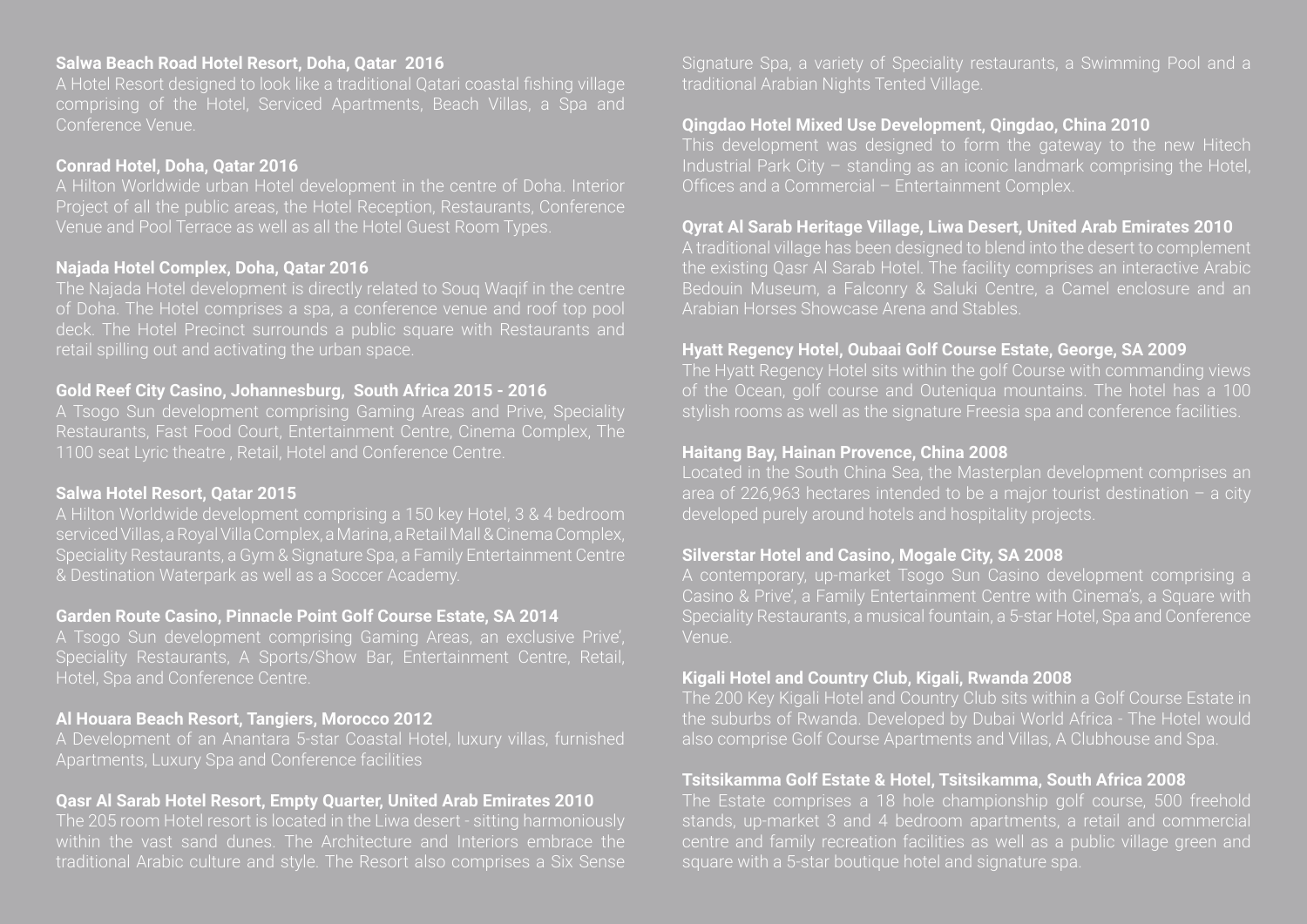### **PORTFOLIO**

We have had the privilege of working on numerous exciting projects which took us to the far corners of the globe. One such project was Qyrat Al Sarab, a heritage village tucked away amongst the impressive dunes of the Liwa Desert in Abu Dhabi.

showcase the rich heritage of this region, immersing the visitors in all aspects of this culture, from Bedu living to the role of the Camel, Horse and Saluki in everyday life of these people. Another project was a private Palace for the Emir of Qatar, situated in Ifrane, Morocco, an idyllic village reminiscent of an Alpine village.

This French – inspired Palace surrounded by its snow – covered rooftops and crane nests on every chimney, painted a landscape which was unforgettable.

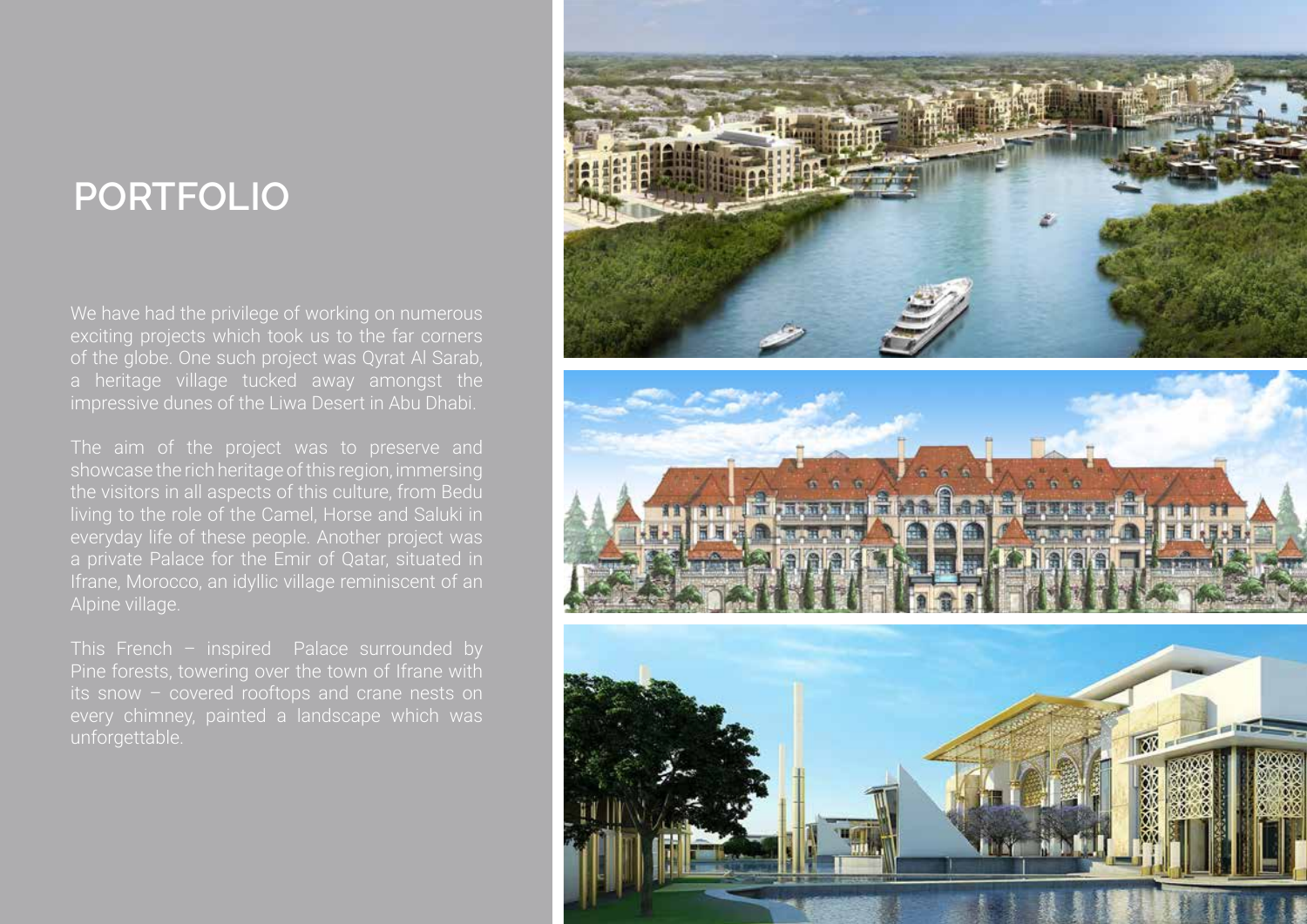













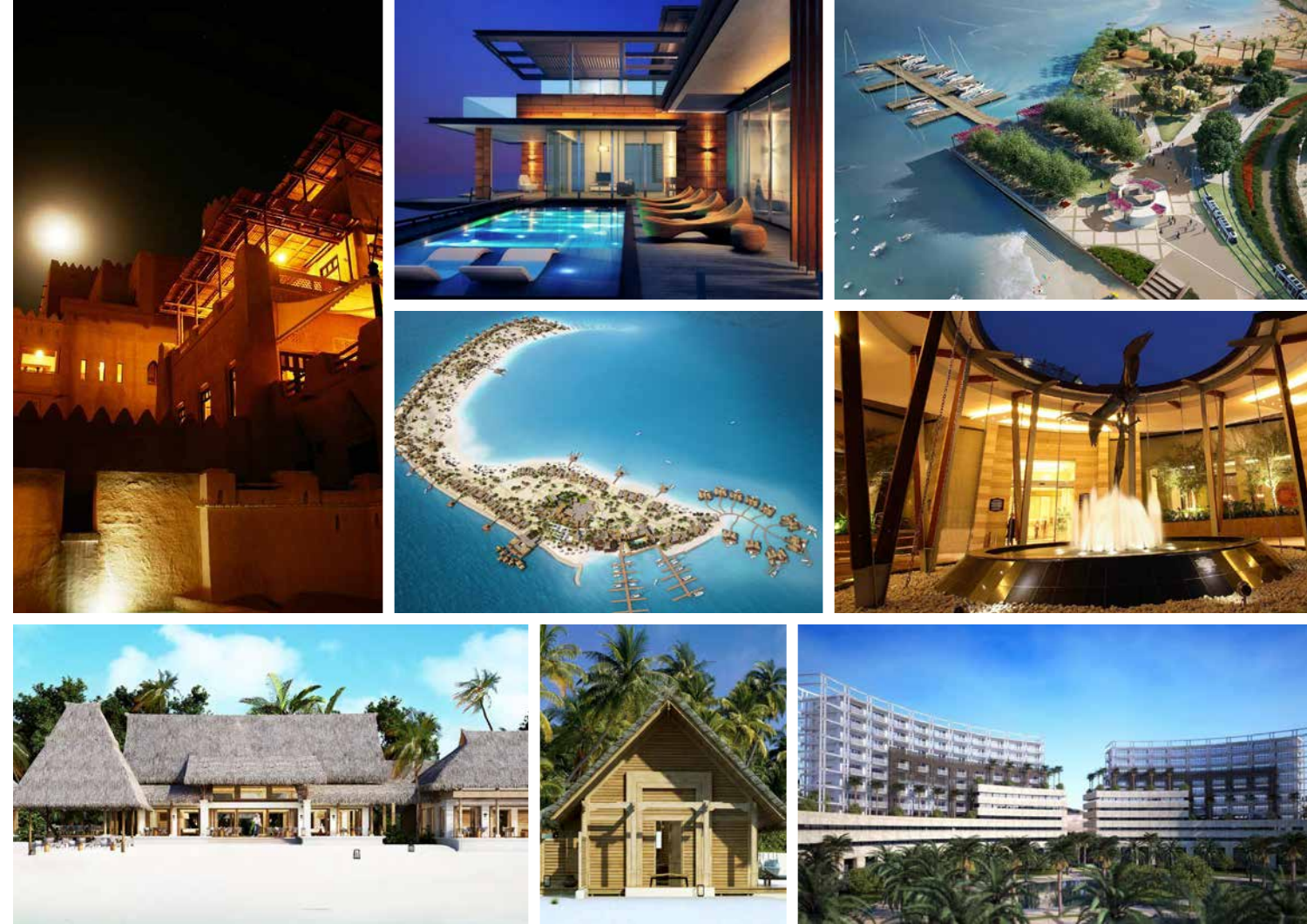# **OUR CLIENTS**

Prime Architects has had the privilege of working with some of the below clients:

- Dubai World Africa, SA
- Emaar properties, Dubai, U.A.E.
- Global Resorts Inc, SA
- Hilton Worldwide, Mclean, U.S.A.
- IDCC, Doha, Qatar
- Jiaxing Innovation Park Development Co., Republic of China
- Khayyat Contracting & Trading, Doha, Qatar
- Kerzner International Limited, UK
- Meraas Development, Dubai, U.A.E.
- Mirage Mille, Dubai, U.A.E.
- Nu Metro Entertainment, South Africa
- Qatari Diar, Doha, Qatar
- Qingdao Darron Real Estate, Republic of China
- Rotana Hotels, Abu Dhabi, U.A.E.
- Roossenekal Foods, SA
- Sun International, SA
- Tourism Development and Investment Company, Abu Dhabi, U.A.E.



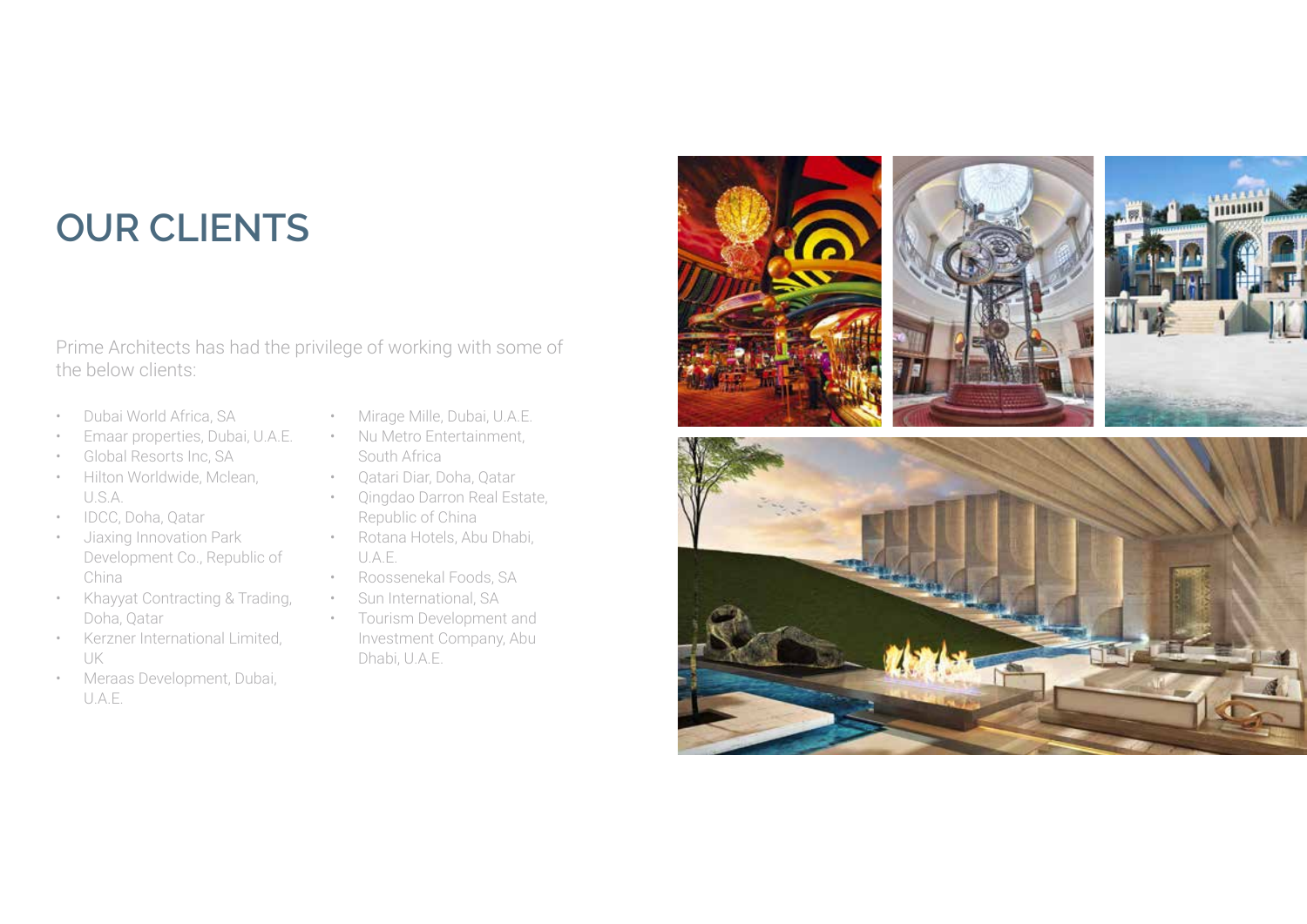

# **CONTACT**

Feel free to get in touch with us!

Howard Dembo C: 082 882 7228 F: 086 609 6480 E: h.dembo@primearchitects.co.za

Willem Pretorius C: 083 556 0805 F: 086 609 6273 E: w.pretorius@primearchitects.co.za

www.primearchitects.co.za